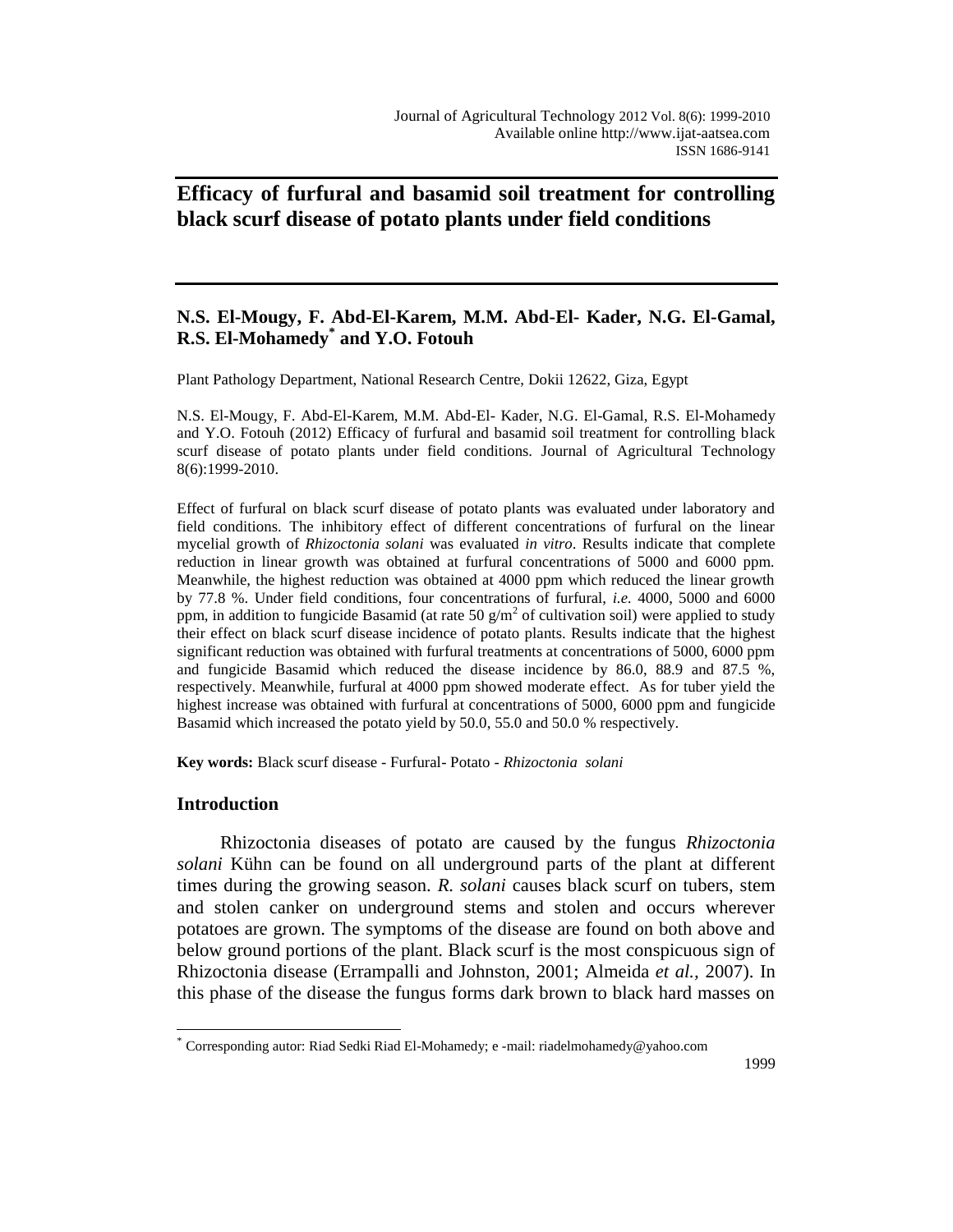the surface of the tuber. These are called sclerotia and are resting bodies of the fungus. Although black scurf is the most noticeable sign of Rhizoctonia, stem canker, is the most damaging of the disease as it occurs underground and often goes unnoticed (Grosch *et al*., 2005; Wharton *et al*., 2006). Early in the growing season, the fungus attacks germinating sprouts underground before they emerge from the soil. The sprout may be killed outright if lesions form near the growing tip. Damage at this stage results in delayed emergence and is expressed as poor and uneven stands with weakened plants (Wharton *et al*., 2006).

Controlling such disease mainly depend on fungicides treatments (Rauf, 2000). However, fungicidal applications cause hazards to human health and increase environmental pollution. Therefore, alternative treatments for control of plant diseases are needed.

Furfural [2-Furancarboxaldehyde] is a naturally occurring compound, present in some essential oils and in foods such as bread, baked products, and coffee. It is prepared industrially by treatment with hot sulfuric acid of pentosans contained in agricultural residues, such as cereal straw, bran, and sugarcane bagasse. Furfural is a new pesticide active ingredient intended for the use as a fumigant to control root infesting plant parasitic nematodes and fungal plant diseases (Al-Hamdany *et al.,* 1999). The technical formulation (Furfural Technical) contains 99.7% furfural and is for the use in formulating end-use products and is applied to growing media and/or soils in greenhouses and field.

On the other hand Gerik (2005) reported that most of drip irrigation treatments supplemented with furfural reduced populations of *Pythium ultimum*  and *F. oxysporum* and increased stem height compared with the non-treated controls. Also, He added that Metham sodium, furfural + metham sodium, sodium azide, and chloropicrin significantly reduced the incidence of Liatris stem rot caused by *Sclerotinia sclerotiorum*. Moreover, El-Mougy (2008) reported that pot and field experiments indicated that furfural at 6000 ppm combined with bioagent treatments proved to have superior suppressive effect against tomato root rot incidence, caused by *Fusarium solani* and *Rhizoctonia solani* .

The main objectives of the present research were designed to study the efficacy of Furfural on the mycelia growth of *Rhizoctonia solani* as well as its application as soil treatment against black scurf incidence of potato plants under field conditions and its influence on tuber yield.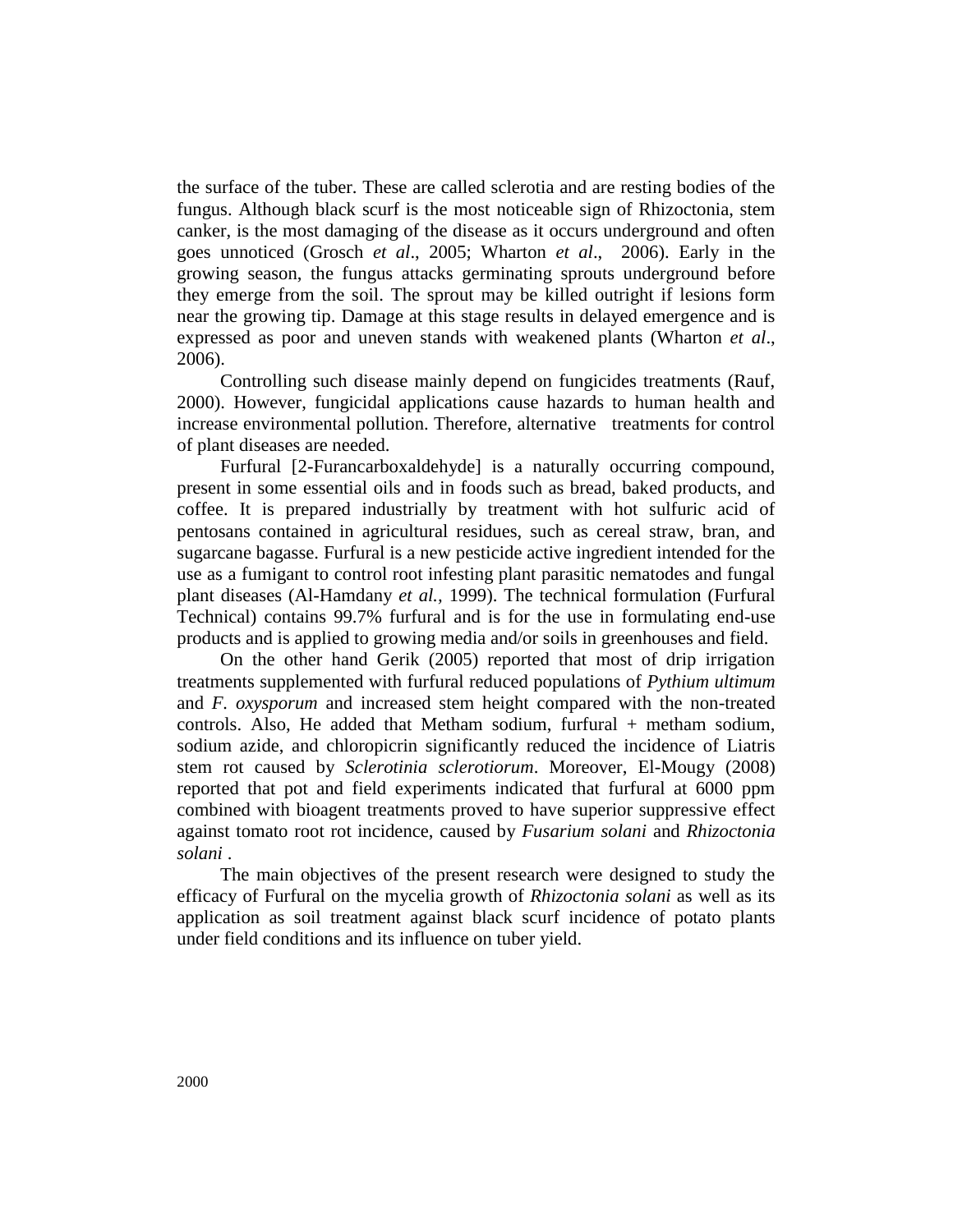#### **Materials and methods**

### *Pathogen and plant material*

Different isolates of *Rhizoctonia solani* were isolated from diseased potato tubers samples collected from different fields located at Nubaria region, Behera Governorate, Egypt. This work was done by the auther of the present work.The isolated fungi were tested for their ability to induce Black scurf disease of potato and proved their pathogenicity in this regard. The highly aggressiveness isolate was used in the present study. Potato seeds cv. Diamond were used for cultivation under field conditions.

#### *Laboratory tests*

## *Effect of furfural on linear growth of Rhizoctonia solani*

The inhibitor effect of furfural at different concentrations against the linear growth of *Rhizoctonia solani* was evaluated *in vitro*. The furfural concentrations of 1000, 2000, 3000, 4000, 5000 and 6000 ppm were tested. A different certain volumes of furfural were added to flasks containing sterilized PDA medium before its solidifying to obtained the proposed concentrations, then poured in Petri dishes. Another set Petri dishes containing PDA furfuralfree medium were kept as control treatment. Disks (6- mm-diameter) taken from the edge of fungus culture were placed in the centre of each Petri plates. Five Petri plates were used as replicates. All Petri plates were incubated at  $25 \pm$ 1°C for 7 days, then the average diameter of linear growth was calculated and the percentage of reduction in mycelial growth was calculated for furfural concentrations relative to the control treatment. This test was repeated three times.

## *Field experiment*

Experiments were carried out at the Researches and experimental station (NRC) in Nubaryia region, Behera Governorate, Egypt. The promising concentrations in laboratory experiments were applied under field conditions for two successive growing seasons. The influence of furfural application against black scurf disease incidence and potato tuber yield was determined during the two successive growing seasons.

Field experiments consisted of plots (4x8 m) each comprised of 8 rows and 32 holes/row, were conducted in a Complete Randomized Block design with three replicates (plots) for each particular treatment.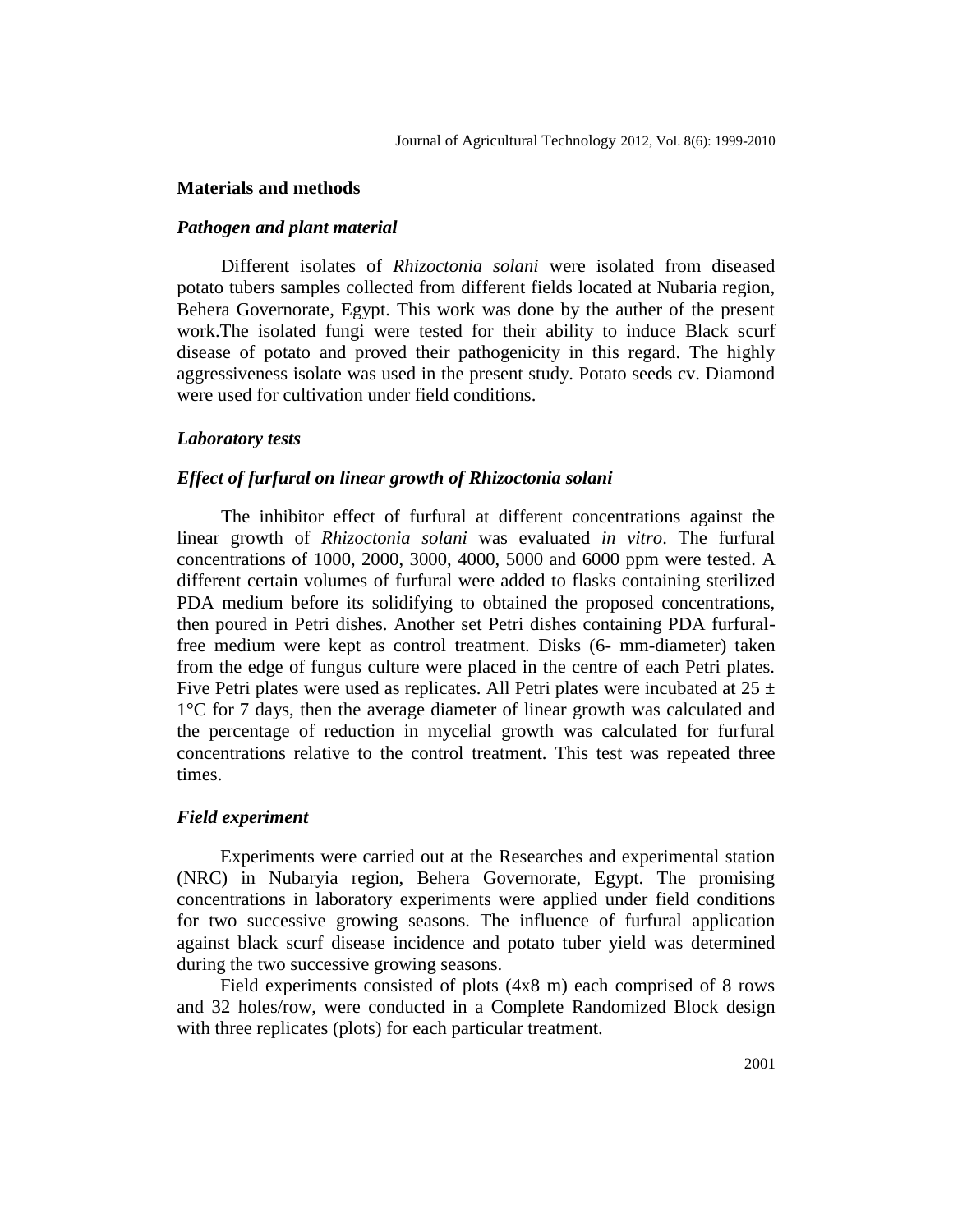*Treatments:* Three concentrations of furfural, *i.e.* 4000, 5000 and 6000 ppm in addition to fungicide, Basamid at recommended dose of 50  $\text{g/m}^2$  of soil were applied before potato cultivation.

*Application:* All plots were irrigated to full water holding capacity. Three days later, the irrigated plots were sprayed with furfural emulsion as well as the fungicide at proposed concentrations at the ratio of 10  $\text{L/m}^2$ , then covered with polyethylene sheets for another three days. All plots were cultivated with potato seeds cv. Diamond, three days after polyethylene sheets removal.

*Disease assessment:* Percent of diseased plant was recorded up to 90 days of planting. Tuber yield of potato (kg  $/m^2$ ) for each treatment was also determined.

All the previous procedures were repeated twice at two successive growing seasons at the same area.

#### *Rhizosphere studies*

The influence of furfural and basamid soil treatment at applied concentrations on the total fungal and bacterial counts was studied. The method developed by Louw and Weblely (1959) for studying the microflora of the root region was used. The plate count technique according to Allen (1961) was followed for both total fungal and bacterial counts. Three samples were examined for calculation of total microflora counts, just before potato cultivation and at start of flowering stage and harvest time.

#### *Statistical analysis*

Tukey test for multiple comparisons among means was utilized after Neler *et al*. (1985).

## **Results and discussions**

#### *Laboratory tests*

The effect of increased concentrations of furfural on the growth of the fungus *R. solani* is presented in Table (1) and Fig. (1). Obtained results showed that furfural was significantly able to reduce gradually the linear fungal growth increasing its concentrations. Complete growth inhibition of *R. solan,* was observed at concentration of 5000 ppm. Meanwhile, the highest reduction was obtained with furfural at 4000 ppm which reduced the linear growth by 77.8 %. Meanwhile, furfural at 2000 and 3000 ppm showed moderate effect (Fig. 1).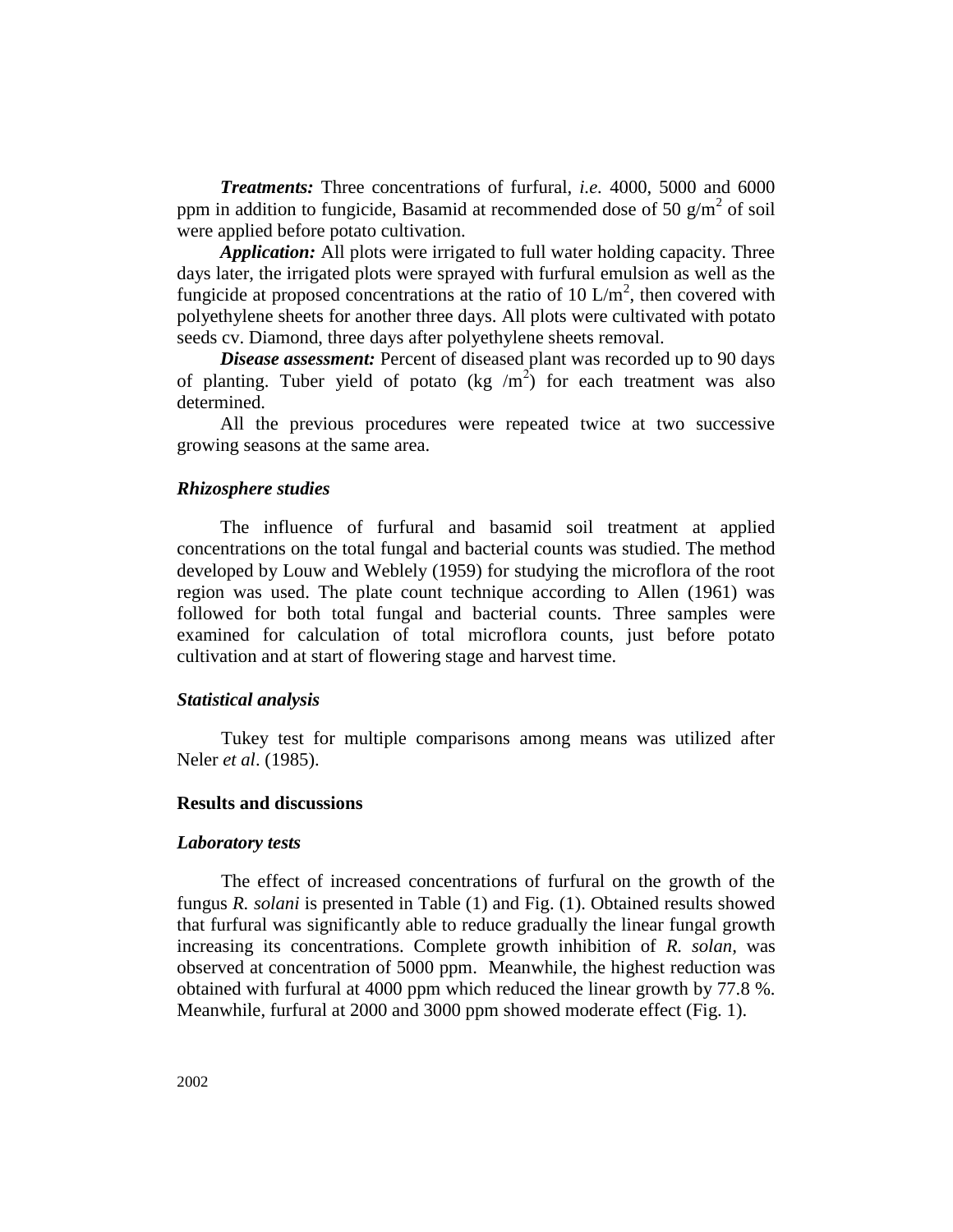**Table 1.** Average linear growth of *Rhizoctonia solani* in response to different concentrations of furfural

| <b>Furfural concentration (ppm)</b> | Average linear growth (mm) |
|-------------------------------------|----------------------------|
| 1000                                | $90.0^*$ a                 |
| 2000                                | 72.3 <sub>b</sub>          |
| 3000                                | 54.4 c                     |
| 4000                                | 30.6d                      |
| 5000                                | 0.0 e                      |
| 6000                                | 0.0 e                      |
| Control                             | 90.0a                      |

Means followed by the same letter are not significantly different at  $P \le 0.05$ .



concentrations of furfural

Similar results concerning the effect of furfural on various soilborne fungi were reported. However, not much can be found in the literature regarding the efficacy of furfural against fungi and bacteria, the metabolism and effects of furfural in eukaryotic cells have been investigated for yeast cells. In this case, the conversion of furfural depends on the rate of oxidizing in yeasts. Furfural is oxidized to furoic acid under aerobic conditions, and it is reduced to furfuryl alcohol in anaerobic fermentation (Taherza *et al*., 1999). The authors indicated that when furfural was added to the culture medium, both cellulose and *β*glucosidase activities decreased with increasing furfural concentration. They added that activity of both enzymes decreased by 50% when concentration of furfural increased from 0 to 1.2 g/l (1200 ppm). More recently, El-Mougy *et al.,*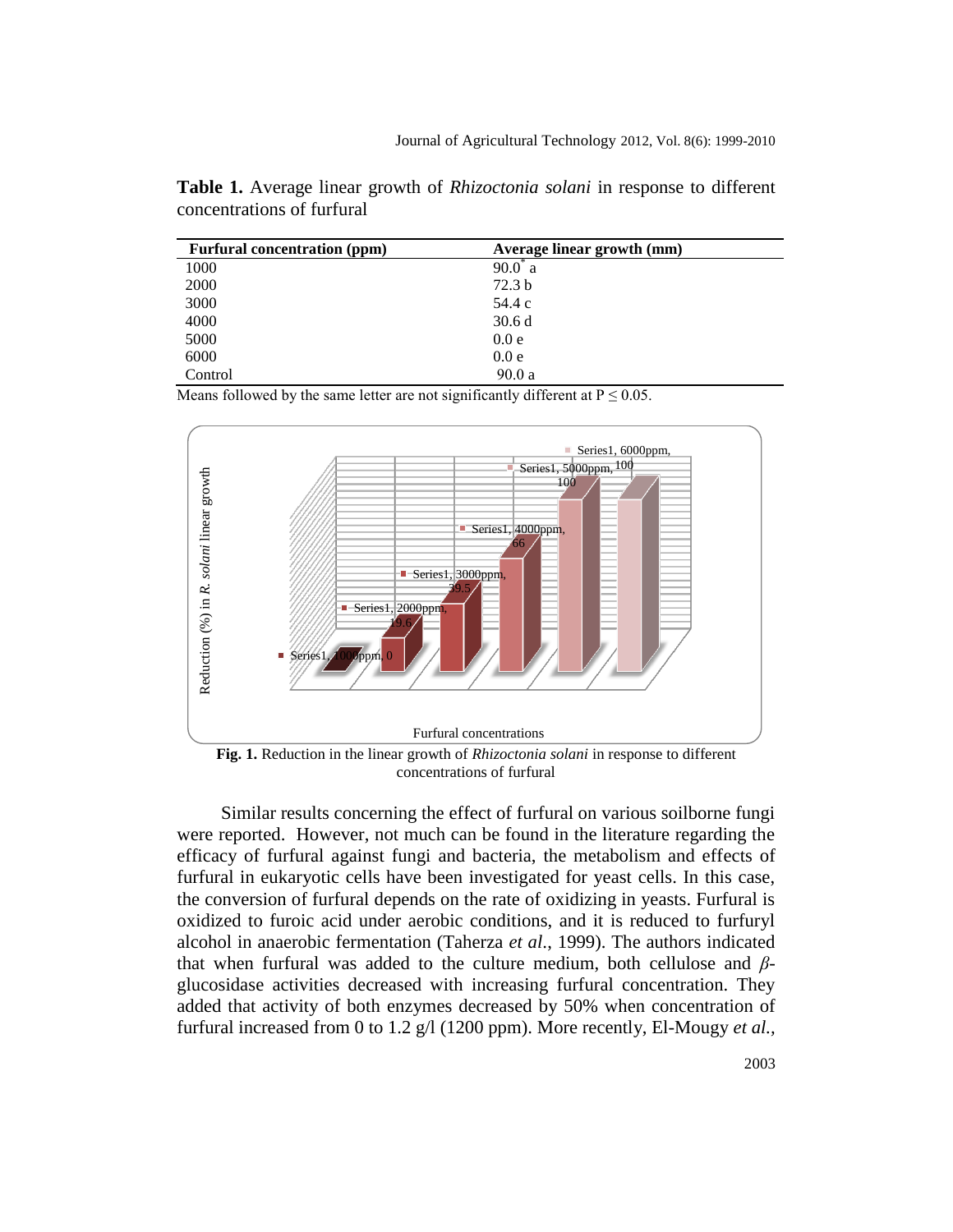(2008) reported that the linear growth of tested soil-borne pathogenic fungi (*Fusarium solani* and *Rhizoctonia solani* ) was dramatically reduced with the increasing of furfural concentrations added to the growth medium up to 4000 ppm where no growth was observed.

#### *Field experiments*

In field trials for two successive growing seasons, the efficacy of controlling *R. solani* (Black scurf) on potato using furfural and fungicide measures was determined. The results presented in Table (2) and Fig. (2) showed superior significant effect of furfural and fungicide treatments against the incidence of Black scurf disease comparing with control. The average recorded percentage of potato black scurf disease incidence during the two successive growing seasons was 25.4% in untreated soil naturally infested with the pathogen *R. solani*. This percentage sharply decreased down to 13.0, 5.2 and 4.0% in the presence of applied furfural at 4000, 5000 and 6000ppm, respectively. Meanwhile 4.4% disease incidene was recorded in applied soil with Basamid  $(50g/m^2)$ .

The highest reduction was obtained with furfural at concentrations of 5000, 6000 ppm and fungicide Basamid which reduced the disease incidence more for about 79.5, 84.2 and 82.6%, respectively during two growing seasons. Meanwhile, furfural at 4000 ppm showed lower effect although it significantly differed than untreated control treatment (Fig. 2).

| <b>Treatment</b>  | <b>Black scurf incidence</b> (%) |                       |         |  |  |
|-------------------|----------------------------------|-----------------------|---------|--|--|
|                   | First growing season             | Second growing season | Average |  |  |
| Furfural 4000ppm  | 13.7 <sub>b</sub>                | 12.4 <sub>b</sub>     | 13.0    |  |  |
| Furfural 5000ppm  | 5.8 c                            | 4.5c                  | 5.2     |  |  |
| Furfural 6000ppm  | 4.3c                             | 3.7c                  | 4.0     |  |  |
| Basamid $50g/m^2$ | 4.5c                             | 4.2c                  | 4.4     |  |  |
| Untreated control | 26.3a                            | 24.4a                 | 25.4    |  |  |

**Table 2.** Effect of furfural and Basamid soil treatment on black scurf disease of potato plants under field conditions

Means followed by the same letter are not significantly different at  $P \le 0.05$ .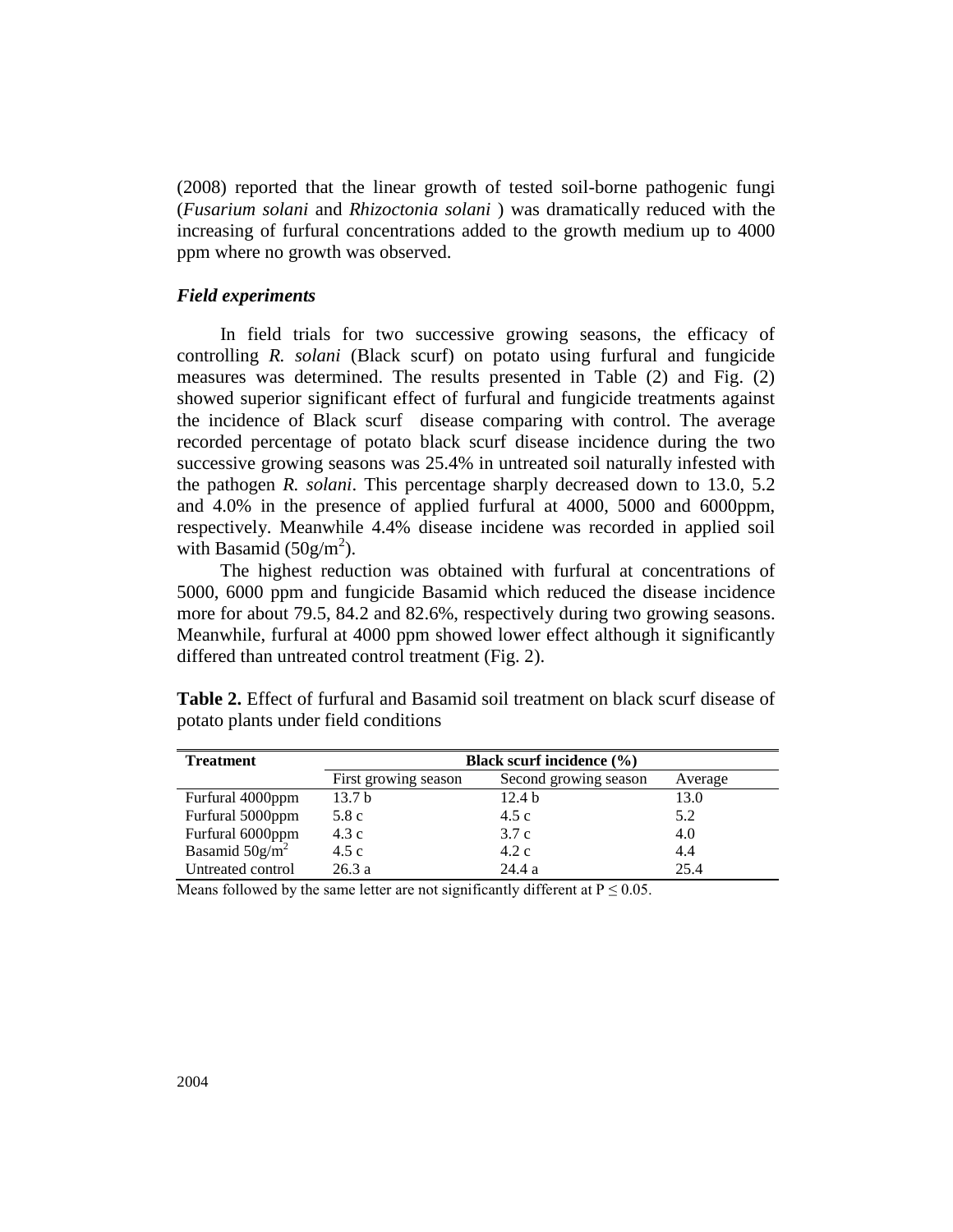

**Fig. 2.** Reduction (%) in Black scurf disease incidence in response soil application with furfural and basamid

In the present study an interesting observation was noticed, that reduction in disease incidence reflected positively on the produced yield. In this regards, results in Table (3) indicate that the average highest tuber yield was obtained with furfural at concentrations of 5000, 6000 ppm and fungicide Basamid which recorded as 3.1, 3.2 and 3.0  $\text{Kg/m}^2$ , respectively. Meanwhile, furfural treatment at 4000 ppm was lesser effective for increasing yield that it cause only an increase of 20% over control treatment (Fig. 3).

| <b>Treatment</b>  | Potato tuber yield $(Kg/m^2)$ |                       |         |  |  |  |
|-------------------|-------------------------------|-----------------------|---------|--|--|--|
|                   | First growing season          | Second growing season | Average |  |  |  |
| Furfural 4000ppm  | 2.3 <sub>b</sub>              | 2.5 <sub>b</sub>      | 2.4     |  |  |  |
| Furfural 5000ppm  | 3.0a                          | 3.2a                  | 3.1     |  |  |  |
| Furfural 6000ppm  | 3.1 a                         | 3.3a                  | 3.2     |  |  |  |
| Basamid $50g/m^2$ | 3.0a                          | 3.1a                  | 3.0     |  |  |  |
| Untreated control | 2.0c                          | 2.1.c                 | 2.0     |  |  |  |

**Table 3.** Effect of soil treatment with furfural and basamid on potato yield under field conditions

Means followed by the same letter are not significantly different at  $P \le 0.05$ .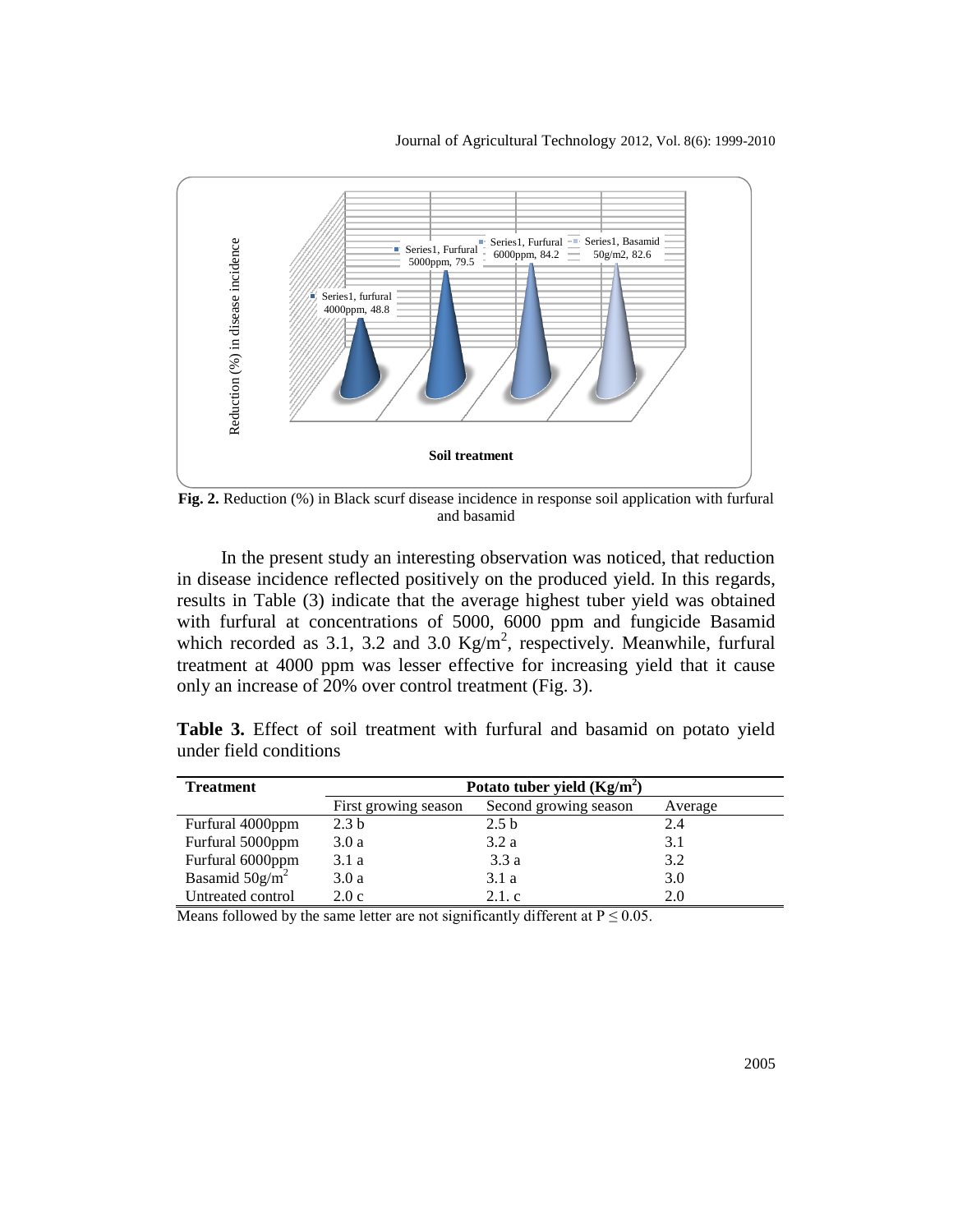

**Fig. 3.** Increas (%) in Potato tuber yield in response soil application with furfural and basamid

There are a few cited reports explaining the furfural mode of action against soil microflora. Flor (1926) first studied the fungicidal properties of furfural, reporting control of *R. solani* in potato. In this regard, the end-use product containing 90% furfural in a liquid formulation is registered as commercial products, *e.g.* Crop guard, Multigaurd protect and Protect etc. (Anonymous 2005, 2006). Pamphlet sheet of Protect (2005–2006) has demonstrated efficacy in the control of plant parasitic nematodes and fungal pathogens, *i.e. Pythium, Fusarium, Phytophthora* and *Rhizoctonia.* Protect is a contact soil treatment that kills fungi by reacting with the cellular wall and disrupting cellular functions. Also, it is obvious from Multigaurd fact sheet that it controls root infesting plant parasitic nematodes and fungal plant pathogens such as *Pythium, Phytophthora, Fusarium* and *Rhizoctonia*. Moreover, drip irrigation treatments reduced populations of *Pythium ultimum* and *F. oxysporum* and increased stem height compared with the non-treated controls (Gerik, 2005). In this respect, Canullo *et al.* (1992) demonstrated that soil treatments with furfural control southern blight caused by *S. rolfsii* in lentil, while stimulating development of *Trichoderma* spp. and bacteria antagonistic to *S. rolfsii*. Moreover, Pot and field experiments indicated that furfural at 6000 ppm combined with bioagent treatments proved to have superior suppressive effect against tomato root rot incidence, caused by *Fusarium solani* and *Rhizoctonia solani*, comparing with each individual treatment (El-Mougy-Nehal, 2008). Using furfural for controlling soil-borne diseases was also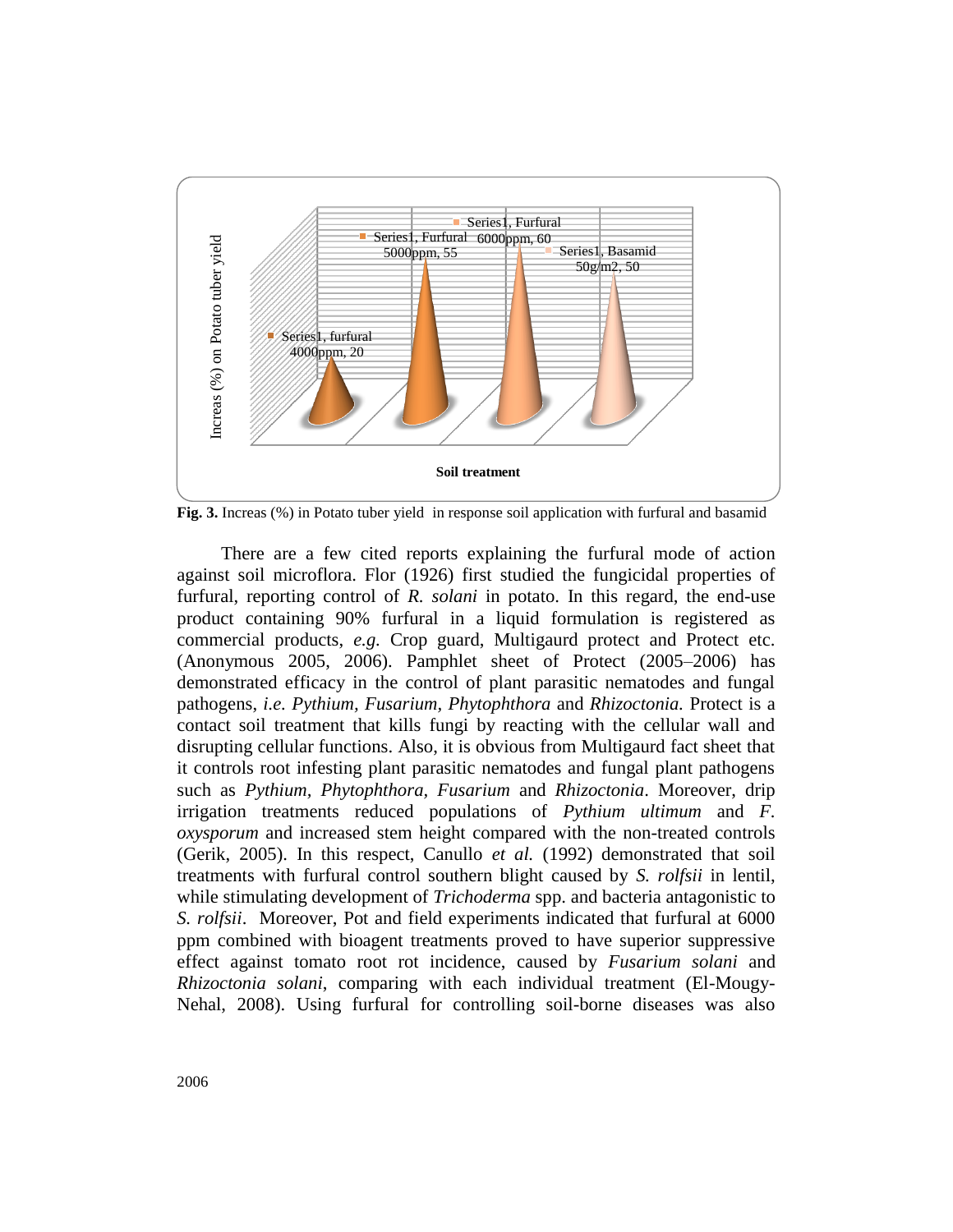reported by Al-Hamdany *et al.* (1999), Stephan *et al.* (2001) and Anonymous (2006).

## *Rhizosphere studies*

Data in Table (4) show a drastic, sharp reduction in fungal and bacterial counts after furfural and Basamid application. The decline in fungal propagules reduced from 178.66 down to  $(11.74-14.57)$  and  $9.83 \times 10^{3}$  cfu/g soil and from 187.34 down to  $(14.31-16.24)$  and 18.40 x  $10^6$  cfu/g soil for bacterial cells. During the growing season it was noticed that the total counts of fungi and bacteria in the rhizosphere of potato plants increased as plants grew up reaching their maximum at harvest time where no significant differences were observed between treatments and control. Data also show that the average total fungal counts were higher in furfural treatments than those of fungicide throughout the growing season, while the opposite feature was observed regarding bacterial counts. Another conclusion may be drawn from the fact that the microorganism counts curve showing fungal population of the rhizosphere in furfural treatments were almost a mirror image of those representing bacterial counts in fungicide treatments. These differences could be attributed to the effect of fungicide on fungal population the soil. The high population density of fungi or bacteria introduced through soil treatment technique enables these microorganisms to adapt themselves against environmental conditions (Papavizas, 1982) resulting in the dominance of high population observed.

Application of furfural and benzaldehyde to soil causes both quantitative and qualitative shifts in the composition of the soil bacterial community (Bauske *et al.,* 1997). After decreasing in the first 24 h after application, bacterial populations increased 1 week after application and remained higher than in non-treated control soils for 7 weeks (Kloepper *et al.,* 1999). In the present study, increasing both fungal and bacterial population in treated rhizospheric soil to reach the nearest counts in untreated soil is an expected phenomenon for microbial equilibrium in nature. Initial population of soil microflora increasing throughout the growing season enhanced with favorable conditions lead to rapid propagation in the plant root region, *e.g*. root exudates, plant debris and other organic materials especially in tomato plants which received the traditional fertilizers needed (El-Said, 1997).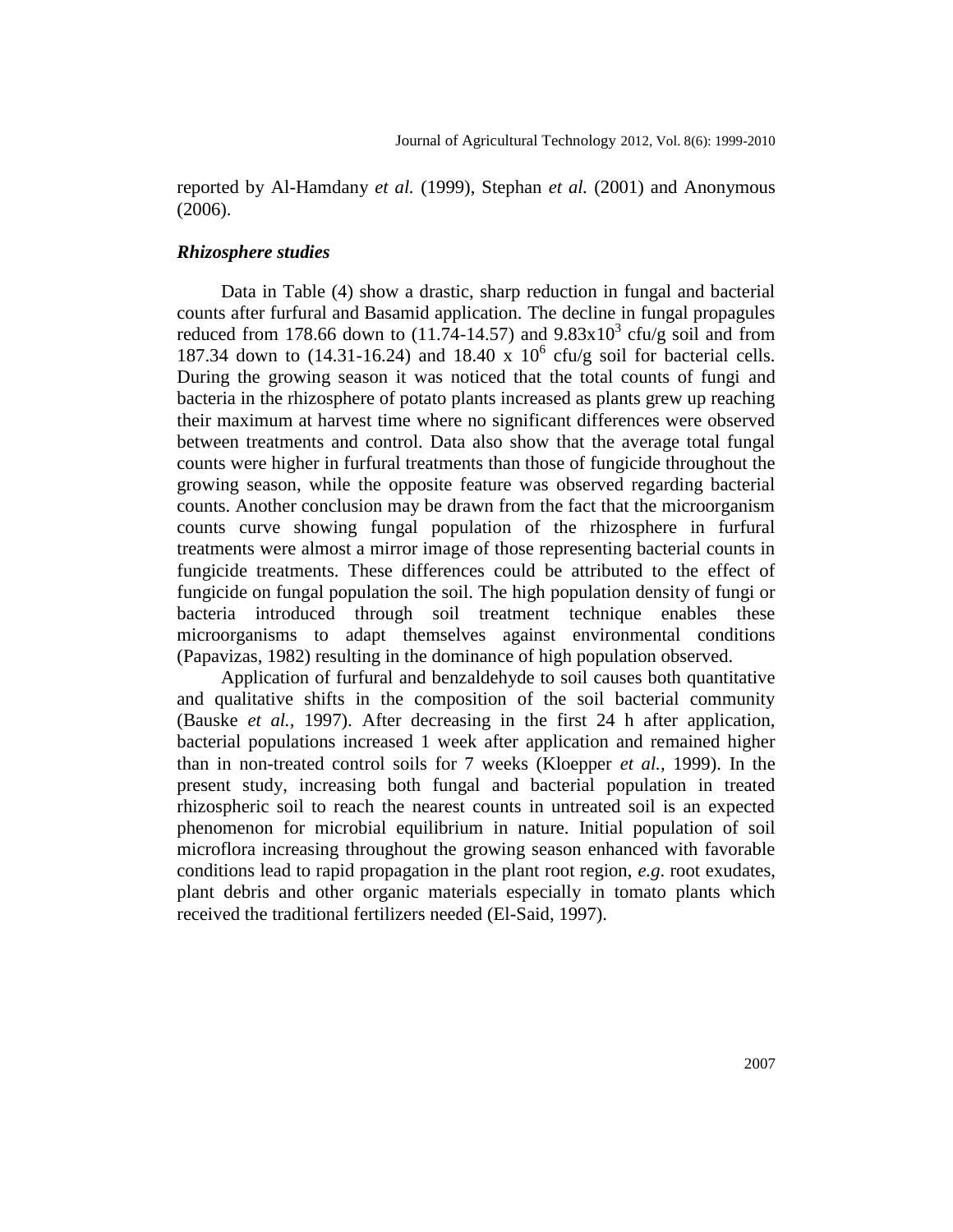| <b>Treatment</b>  | <b>Concentration</b> | Total fungal counts $1 \times 10^3$ /gram of |              |            | Total bacterial counts $1 \times 10^6$ /gram of |                    |                     |  |
|-------------------|----------------------|----------------------------------------------|--------------|------------|-------------------------------------------------|--------------------|---------------------|--|
|                   |                      | dry soil                                     |              |            | dry soil                                        |                    |                     |  |
|                   |                      | hefore                                       | 45 day after | at harvest | before                                          | 45 day after       | at harvest          |  |
|                   |                      | cultivation                                  | cultivation  | time       | cultivation                                     | cultivation        | time                |  |
|                   | $400$ ppm            | 14.57 h                                      | 44.61 h      | 263.33 h   | 16.24 h                                         | 68.64 <sub>b</sub> | 414.50 <sub>b</sub> |  |
| Furfural          | $500$ ppm            | 13.37 <sub>b</sub>                           | 34.76 c      | 259.24 b   | 15.34 h                                         | 44.27 c            | 392.33 b            |  |
|                   | $600$ ppm            | 11.74 <sub>b</sub>                           | 30.84c       | 247.68 c   | 14.31 h                                         | 42.36c             | 376.43 c            |  |
| Basamid           | $50g/m^2$            | 9.83 h                                       | 28.46 c      | 218.35 c   | 18.40 <sub>b</sub>                              | 30.64c             | 344.37 c            |  |
| Untreated control |                      | 178.66 a                                     | 237.78 a     | 289.48 a   | 187.34 a                                        | 261.68 a           | 487.58 a            |  |

**Table 4.** Frequency of occurrence of fungal and bacterial total counts in rhizosphere region of potato plants in response to furfural application

Means followed by the same letter are not significantly different at  $P \le 0.05$ .

In conclusion, the obtained results in the present study showed that furfural can have a considerable fungicidal activity in the soil. Its physical and chemical properties suggest potential for commercial formulation and application. These factors combine with its relative safety to humans, low price and its ready degradation by soil microorganisms (Canullo *et al.,* 1992). Furthermore, residue analyses showed no levels of furfural above natural background levels found within the plant or fruit even after multiple applications during the growing season (Rodriguez-Kabana, 2006 and Steyn, 2006). It is suggested that furfural could be considered as a broad spectrum micro-biocide.

#### **Acknowledgement**

This work was supported financially by the National Research Centre Fund (NRC), Egypt, Grant No. 9050204.

#### **References**

- Allen, O.N. (1961). Experiments on Soil Bacteriology. Burgess Publishing Co., Minnesota, USA, 214 pp.
- Anonymous (2005). Environmental Fate and Effects Division Review of the New Chemical. U.S. Environmental Protection Agency, Office of Prevention Pesticides http://www.epa.gov/opprd001/factsheets/furfuralEFEDRA.pdf
- Anonymous (2006). Furfural Chemical Documents. Fact Sheets on New Active Ingredients.U.S. Environmental Protection Agency. http://www.epa.gov/opprd001 /factsheets/
- Al-Hamdany, M.A., Al-Noaimi, H.N., Aboud, H.M. and Salih, H.M. (1999). Use of furfural for control of the root-knot nematode *Meloidogyne javanica* on cucumber and eggplant under greenhouse conditions. Arab. J. Pl. Prot. 17(2):84–87.
- Almeida, F.B.R.; Cerqueira, F.M.; Silva, R.N.; Ulhoa, C.J.; Lima, A.L. (2007). Mycoparasitism studies of *Trichoderma harzianum* strains against *Rhizoctonia solani*: evaluation of coiling and hydrolytic enzyme production. Biotechnol. Lett*.* 29(8):1189-1193.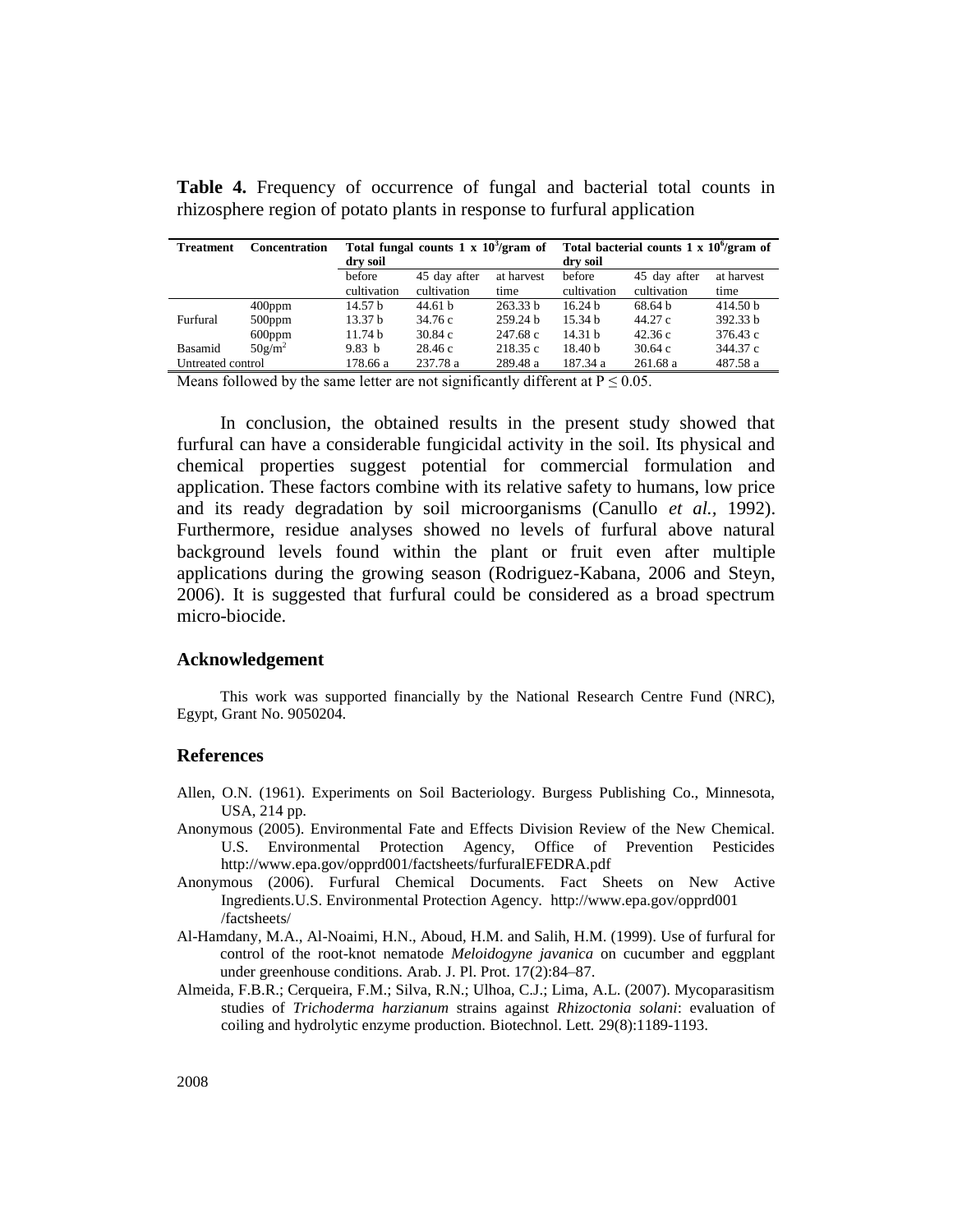- Bauske, E.M., Backman, P.A., Harper, K.M., Brannen, P.M., Rodríguez-Kábana, R. and Kloepper, J.W. (1997). Effect of botanical aromatic compounds and seed-surface pH on growth and colonization of cotton plant growth-promoting rhizobacteria. Biocontrol Science and Technology 7:415–421.
- Canullo, G.C., Rodriguez-Kabana, R. and Kloepper, J.W. (1992). Changes in soil microflora associated with control of *Sclerotium rolfsii* by furfuraldehyde. Biocontrol Science and Technology 2:159–169.
- El Bakali, A.M. and Martín, M. (2006). Black scurf of potato. Mycologist 20(4):130-132.
- El-Mougy, N.S., El-Gamal, N.G., Mohamed, M.M.M. and Abdel-Kader, M.M. (2008). Furfural approaches as control measures against root rot and root-knot incidence of tomato under greenhouse and field conditions. Journal of Plant Protection Research 48:94-105.
- El-Said, S.I.A. (1997). Rhizospheric microflora in relation to some root diseases. Ph.D. Thesis, Fac. Agric., Ain Shams Univ., pp.190.
- Errampalli, D. and Johnston, H.W. (2001). Control of tuber-borne black scurf [*Rhizoctonia solani*] and common scab [Streptomyces scabies] of potatoes with a combination of sodium hypochlorite and thiophanatemethyl preplanting seed tuber treatment. Can. J. Plant Pathol. 23:68-77.
- Flor, H.H. (1926). Fungicidal activity of furfural. Iowa State College. J. Sci. 1: 199–227.
- Gerik, J.S. (2005). Evaluation of Soil Fumigants Applied by Drip Irrigation for Liatris Production. Pl. Dis. 89:883–887.
- Grosch, R., Faltin, F., Lottmann, J., Kofoet, A. and Berg, G. (2005). Effectiveness of 3 antagonistic bacterial isolates to control *Rhizoctonia solani* Kühn on lettuce and potato. Canadian J. Microbiol. 51:345-353.
- Kloepper, J.W., Rodriguez-Kabana, R., Zehnder, B.G.W.E., Murphy, J.F., Sikora, A.E. and Fernández, C. (1999). Plant root-bacterial interactions in biological control of soilborne diseases and potential extension to systemic and foliar diseases. Australasian Plant Pathology 28:21–26.
- Louw, H.A. and Webely D.W. (1959). The bacteriology of root region of cat plant grown under controlled pot culture conditions. J. Appl. Bacteriol. 22:216–226.
- Neler, J., Wassermann, W. and Kutner, M.H. (1985). Applied linear statistical models. Regression, analysis of variance and experimental design:  $2<sup>nd</sup>$  Ed. Richard, D. Irwin Inc. Homewood Illionois.
- Papavizas, G.C. (1982). Survival of *Trichoderma harzianum* in soil and in pea and bean rhizosphere. Phytopathology 72:121–125.
- Rauf, B.A. (2000). Seed- borne disease problem of legume crops in Pakistan. Pakistan J. Sce. and Indust. Res. 43: 249-254.
- Rodriguez-Kabana, R. (2006). The nematicidal and herbicidal activities of furfural: A review. Annual International Research Conference on Methyl Bromide Alternatives and Emissions Reductions.Abstr. No. 41. http://www.mbao.org/2006/06 Proceedings/mbrpro06.html.
- Stephan, Z.A., Al-Hamadany, M.A., Al-Din, S.S. and Dawood, H.B. (2001). Efficacy of furfural treatment in controlling the disease complex of root-knot nematode and Fusarium wilt on tomato and egg plant under Lathouse conditions. Arab. J. Pl. Prot. 19: 97–100.
- Steyn, A. (2006). The efficacy of Crop Guard (Furfural a.s.) as a nematicide on *Meloidogyne*  sp. Annual International Research Conference on Methyl Bromide Alternatives and Emissions Reductions Abstr., No. 44. http://www.mbao.org/2006/06 Proceedings/mbrpro06.